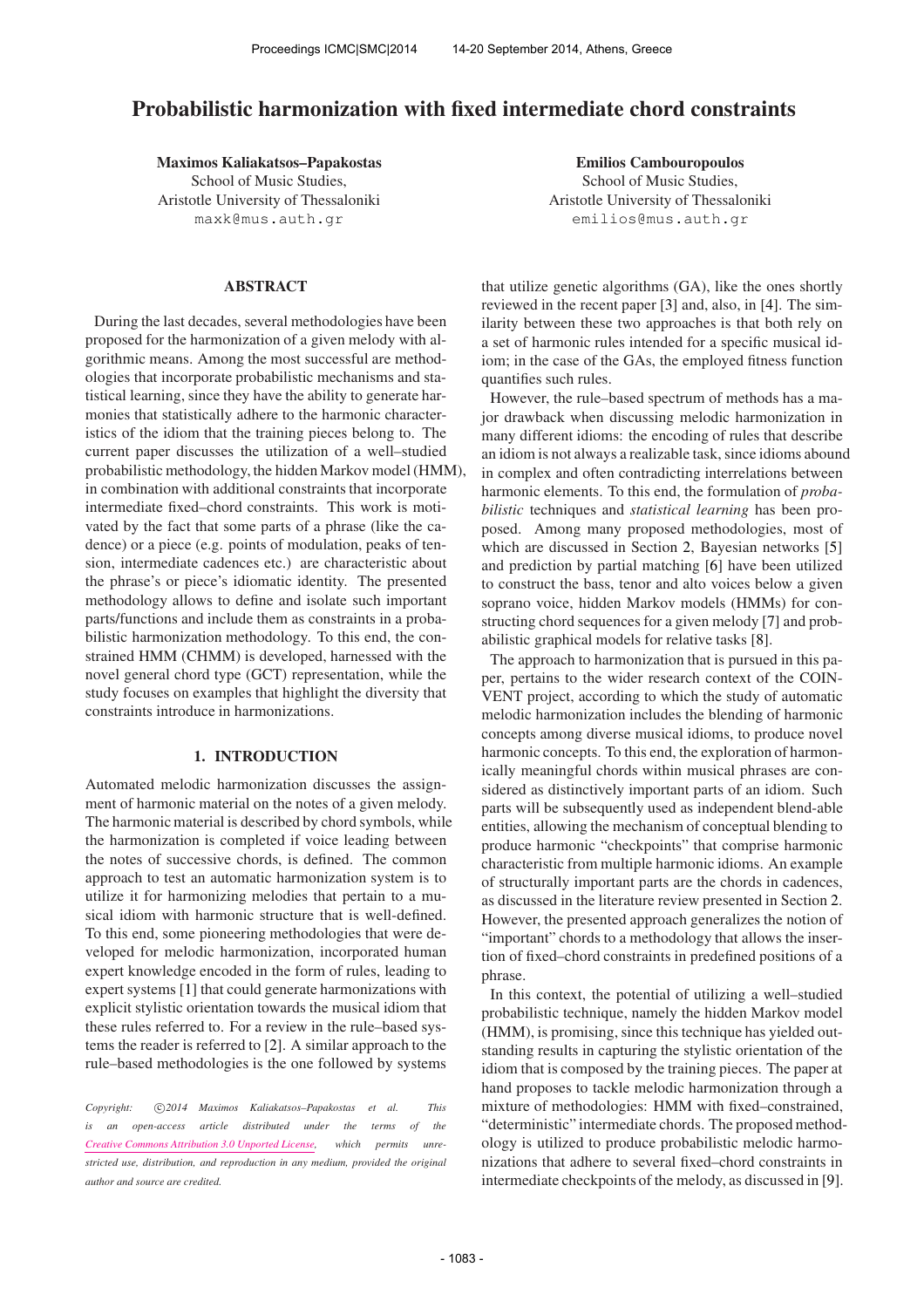Harmonization with fixed checkpoints is considered a crucial component of the presented work, since it enables the prior definition of important chords in intermediate positions of the melody to be harmonized. The intermediate or "*anchor*" chords of a phrase are considered to be given either from an algorithmic process in a hierarchical level above the "chord progression" level – where chord transitions are defined by the proposed HMM variation – or by a human user. However, it is beyond the scope of this paper to discuss potential algorithms for intermediate chord selection. Therefore, the experimental results mainly encompass examples where the fixed–chord constraints are provided either by a human expert, or by the chords utilized in the genuine composition of the harmonized melody (from phrases that were not included in the training set). The proposed methodology applies to full reductions of harmonic material, therefore, a phrase is considered to include only the chords and melody notes that encompass harmonic meaning.

An additional fundamental concern of the proposed harmonization approach is the idiom–independencyin the chord symbols, chord relations and melodic considerations. This concern is addressed by utilizing the general chord type (GCT) representation, which is briefly discussed in Section 3.2. The proposed algorithm acts on a certain level of the harmonic hierarchy, primarily the *phrase* level. Thereby, given some "anchor" chords that remain fixed in a phrase, the aim of the algorithm is to select *"proper"* chord sequences that connect the intermediate parts of the fixed chords, under the conditions introduced by the melodic material to be harmonized. The evaluation of the algorithm incorporates a comparison between the proposed constrained HMM (CHMM) and a "typical" HMM, which incorporates prior probabilities for the beginning and ending chords. The results indicate that CHMMs produce harmonizations that might be completely different to the ones produced by HMMs, depending on the imposed constraints. The results are reported on phrases of a set of J. S. Bach chorales, since they comprise an unofficial "benchmark" dataset for melodic harmonization methodologies.

#### 2. PREVIOUS WORK AND MOTIVATION

Hidden Markov models (HMMs) have been extensively used for the automatic harmonization of a given melody, since their formalization describes the targeted task very well: given a sequence of observed notes (melody), find the most probable (hidden) sequence of chords that is compatible with the observations, according also to a chord transition matrix. In several studies of HMM–based melodic harmonization methodologies, a straightforward distinction is made on the role that some chords play to the composition – mainly the cadence of the phrase. For instance, the cadences of produced harmonizations by the HMM developed in [10] were utilized to evaluate the system's performance, by comparing the cadence patterns that were produced by the system to the ones observed in the dataset.

Several HMM approaches discuss the utilization of some methodological tools to amplify the role of the cadence in the harmonization process. For instance, in [11] and [12] a backwards propagation of the HMM methodology is proposed, i.e. by examining the prior probabilities of the final chord given the final melodic note. The Markov decision process followed in [13], rewards the authentic cadences thus providing higher probabilities to chord sequences that end with an authentic cadence. In [14] the phrases are divided in tonic, subdominant, dominant and parallel tonic chords, allowing a trained HMM to acknowledge the positions of cadences, however the selection of chords is performed through a rule–based process. A commercial application utilizing HMM for melodic harmonic is *mySong* [15], which receives the melody by the singing voice of the user, extracts the pitches of the melody and employs an HMM algorithm to provide chords for the melody. The approach followed therein is equivalent to the one described in Section 3.1 (and in Equation 1), which is also used as a starting point towards the formalization of the BCHMM. According to the HMM approach utilized by mySong, prior probabilities are considered not only for the beginning chord of a piece, but also for the ending one, a fact that further biases the choice of solutions towards ones that incorporate first and final chords that are more often met in the training dataset.

The approach presented in this paper is motivated by the research in the aforementioned works, but it is different on a fundamental aspect: it allows the *deterministic* (not probabilistic) insertion of chords at any place in the chord sequence. Such an approach is important since it permits the extension of the "learned" transitions with, potentially allowing to build composite harmonization that comprise characteristics from various idioms. To this end, the isolation of the harmony in "strategic" harmonic positions (e.g. the cadence, the beginning or intermediate parts of a phrase) is expected to contribute to the project's perspective.

### 3. INTERMEDIATELY–CONSTRAINED PROBABILISTIC HARMONIZATION

The aim of the proposed methodology is to allow the probabilistic harmonization, while allowing prior determination of intermediate chords (also named as *checkpoints* in the literature [9]). The intermediate chords may either be specified by an algorithmic process that determines music structure on a higher hierarchical level, or may be directly inserted by a human annotator. Some examples of algorithm classes on higher hierarchical levels that could be utilized for providing intermediate anchor chords are rulebased approaches, generative grammars, or even Markov models trained with chords on a sparser time scale (e.g. the beginning, the middle and the final chord of phrases). Additionally, the fact that direct human intervention is enabled, allows the presented methodology to be the backbone of a melodic harmonization assistant, which allows its user to specify a harmonic "spinal chord" of anchor chords that are afterwards connected by chord sequences that give aesthetic reference to a learned idiom.

An abstract example of a melodic harmonization process that incorporates some fixed anchor points is demonstrated in Table 1. Therein, a melodic line denoted by  $m_i$  i ∈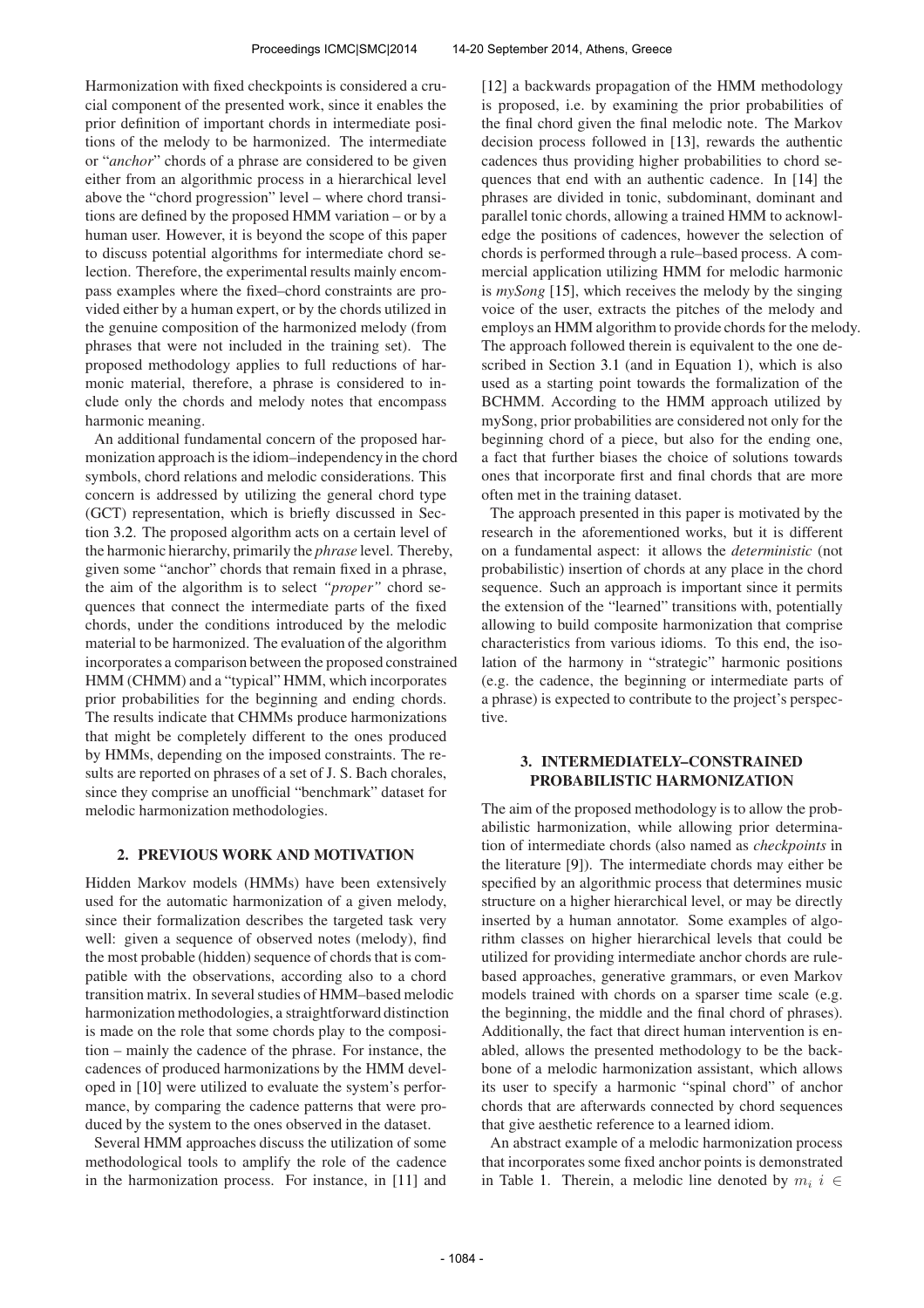$1, 2, \ldots, 8$  (supposed length 8) is harmonized with some given intermediate chords as constraints, namely  $I_i$ ,  $i \in$ 1, 2, 3. The intermediate chords have been applied to specific notes of the melody, i.e.  $I_1$  on  $m_1$ ,  $I_2$  on  $m_5$  and  $I_3$ on  $m_8$ . The first and final notes are harmonized with fixed chords for demonstration purposes, either one or both of them could be harmonized automatically by the variation of the HMM variation discussed in this paper. After the intermediate fixed chords have been defined, the *boundary– constrained* variation of the HMM (BCHMM) is utilized for each of the successive parts that begin and/or end with a fixed chord. It has to be highlighted that the BCHMM is an abbreviation signifying an intermediate step of the proposed CHMM methodology. In this step only boundary constraints are considered. In the case where the beginning and ending chords of the phrase are not fixed, the boundary constraints apply only on the fixed edge; the non–fixed edge is harmonized by utilizing the typical probabilistic HMM boundary condition, as discussed in the next paragraphs. For the example in Table 1, the BCHMM algorithm is applied twice, once of each pair of consecutive anchor chords – namely BCHMM<sup>1</sup> for connecting  $I_1$  with  $I_2$  and BCHMM<sup>2</sup> for connecting  $I_2$  with  $I_3$ .

| mel. $m_1$ |       | $m_2$ $m_3$ $m_4$ $m_5$ |         |       | $m_6$ $m_7$ |                    | m <sub>8</sub> |
|------------|-------|-------------------------|---------|-------|-------------|--------------------|----------------|
| con.       | $I_1$ |                         |         | $I_2$ |             |                    | $I_3$          |
|            |       | $C_2^1$                 | $C_3^1$ |       |             | $C_2^2$            |                |
|            |       |                         |         |       |             |                    |                |
|            |       |                         |         |       |             |                    |                |
|            |       | BCHMM <sup>1</sup>      |         |       |             | BCHMM <sup>2</sup> |                |
|            |       |                         |         |       |             |                    |                |

Table 1. Abstract example of the proposed harmonization algorithm. On top  $(m_i)$  the melody notes to be harmonized are illustrated, below  $(I_i)$  the chord that are given as constraints and in the bottom  $(C_i^j)$  the chords produced by the j–th BCHMM method application.

The presented algorithm discusses only the level of chord labeling, i.e. its goal is to attribute a chord symbol  $-$  expressed as a GCT structure – disregarding information about harmonic rhythm and voice leading. Harmonic rhythm is a crucial matter that defines a vital part of a harmonization's character, however, within the context of the prototypical evaluation of the proposed method, a chord is considered to accompany every note of the melody; a similar approach has often been endorsed in past research. Similarly, voice leading is also an important aspect of harmonization, while one could arguably consider that voice leading is sometimes fundamental in a sense that the movement of each separate voice defines the final vertical shape of the harmonic blocks. Nonetheless, some primitive experimental results on automatic harmonization with HMMs indicate that the GCT bases and extensions of most probable chord successions, as reflected in a transition matrix, encapsulate the potential of efficient voice leading, allowing the successions of vertical harmonic blocks to be combined in such a way that an efficient voice leading algorithm would potentially interpret some basic horizontal characteristics. Although this argument is clearly supported by the examples presented in the experimental results section, a more elaborate examination is left for future work.

## 3.1 Intermediate anchor chords as boundary constraints

The chords that "connect" two successive fixed–boundary chord segments are defined by the aforementioned variation of HMM, the BCHMM. Throughout the development of the BCHMM, a nomenclature relative to the subject under discussion will be followed, i.e. the dataset will comprise musical pieces (more specifically harmonic reductions of pieces), the states will represent chords and the observations will describe melody notes. To this end, the set of possible states–chords will be denoted by  $S$ , while the letters  $C$  and  $c$  will be used for denoting chords. The set of all possible observations–notes will be denoted as  $\mathcal{Y}$ , while  $Y$  and  $y$  will be denoting melody notes. Specifically, the capitalized letters will be used to denote statistical variables, while their instantiation variables will be denoted by lower case letters. For example,  $P(C_i = c_i)$  denotes the probability that the chord in the  $i$ –th position is a  $c_i$  chord (where  $c_i$  is a specific chord, e.g. a [7,  $[0, 4, 7]$ ,  $[10]$ ] chord in GCT form, which is a dominant seventh chord).

An initial set of music phrases is considered which will provide the system with the required statistical background, constituting the training set. Through this dataset the statistics that are induced concern three aspects:

- 1. The probability for each state (chord) to be a beginning chord. This distribution is computed by examining each beginning chord for each phrase in the dataset and is denoted as  $\pi(C_1 = c)$ ,  $c \in \mathcal{S}$ .
- 2. The probability for each state (chord) to be an ending chord. This distribution is computed by examining each ending chord for each phrase in the dataset and is denoted as  $\tau(C_T = c), c \in \mathcal{S}$ .
- 3. The probability that each state follows another state, denoted as  $P(C_i = c_i | C_{i-1} = c_{i-1}), c_i, c_{i-1} \in S$ .
- 4. The probability of a chord being played over a melody note, denoted as  $P(C_i = c_i | Y_i = y_i)$ .

These probabilities are related during the computation of the *overall* probability that a certain chord sequence  $(C_i =$  $c_i$ ,  $i = 1, 2, \dots, T$  is applied over an observed melody  $(Y_i = y_i, i = 1, 2, \dots, T)$ . This overall probability is computed by

$$
P(C_i = c_i | Y_i = y_i) = P_{\pi} P_{\mu} P_{\tau}, \tag{1}
$$

where

$$
P_{\pi} = \pi(C_1 = c_1) P(C_1 = c_1 | Y_1 = y_1), \tag{2}
$$

$$
P_{\mu} = \prod_{i=2}^{T} P(C_i = c_i | C_{i-1} = c_{i-1})
$$
  

$$
P(C_i = c_i | Y_i = y_i)
$$
 (3)

$$
P(C_i = c_i | Y_i = y_i), \t(3)
$$

$$
P_{\tau} = \tau(C_T = c_T) \, P(C_T = c_T | Y_T = y_T). \tag{4}
$$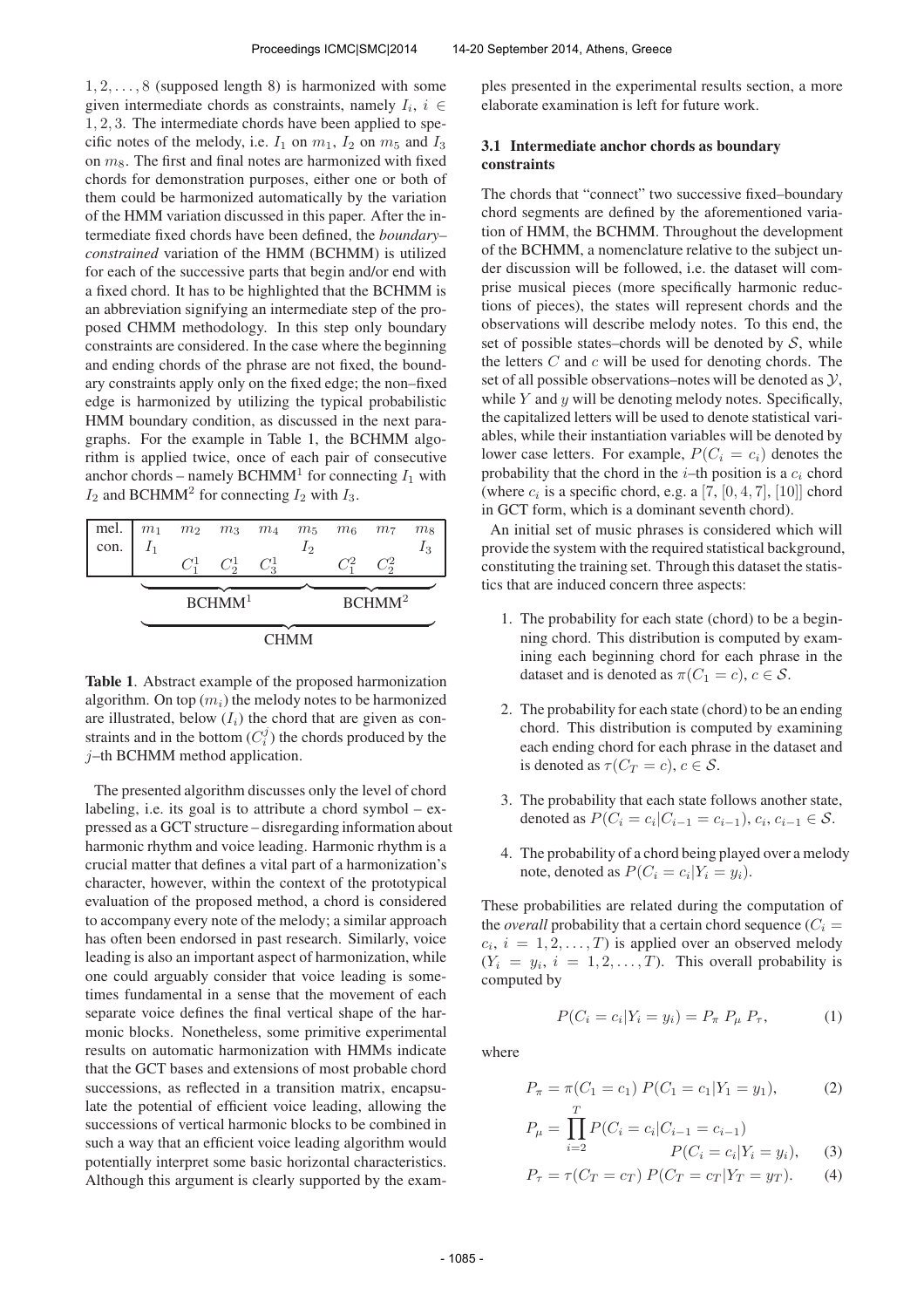An optimal sequence of chords is one that maximizes the overall probability (in Equation 1)<sup>1</sup>, by achieving an optimal path of states that yield a maximal combination for the probabilities in all the counterparts  $(P_{\pi}, P_{\mu}$  and  $P_{\tau}$ ), typically through the Viterbi [16] algorithm. The probabilities in  $P_{\pi}$  promote some chords as better solutions to begin the path of chords: the ones that are more often used in the beginning of pieces in the dataset. Similarly, the probabilities in  $P_{\tau}$  advance solutions that are more often met as concluding chords. Although the results reported in past works indicate that  $P_{\pi}$  and  $P_{\tau}$  most probably create satisfactory results, these probabilities do not *guarantee* that the more often met beginning and ending chords will be utilized. A similar comment can be made about some strategies that have been proposed, which focus on constructing satisfactory cadences, by beginning from the end of the phrase to be harmonized and employing the Viterbi algorithm from "right-to-left". Specifically, while the latter approaches have an increased bias towards the cadence part of the phrase, it is again not guaranteed that the cadence or the beginning chord of the phrase will be satisfactory.

Regarding the probabilistic scheme, the process for computing the probability value in Equation 1, incorporates the extraction of the statistical values for  $\pi(C_1 = c_1)$  and  $\tau(C_T = c_T)$ , according to the number of occurrences of each chord as an initial or final chord respectively. For the BCHMM approach however, no statistics are considered for these boundary points, since they *certainly* (with probability 1) include the chords specified by a higher hierarchical level or by a human annotator. To be compatible with the terminology followed hitherto for the presentation of the HMM model, the latter comment can be expressed by modifying the Equations 2 and 4 so that they indicate the chords selected at temporary boundary points between successive checkpoints as certain, while eliminating the probabilities for any other chords to appear. Specifically, if the beginning and ending chords are selected to be  $\alpha_1$  and  $\alpha_T$ respectively, the new probabilities that substitute the ones expressed by Equations 2 and 4 are the respective following:

$$
P'_{\pi} = \begin{cases} 1, & \text{if } C_1 = \alpha_1 \\ 0, & \text{otherwise} \end{cases}
$$
 (5)

$$
P'_{\tau} = \begin{cases} 1, & \text{if } C_T = \alpha_T \\ 0, & \text{otherwise.} \end{cases}
$$
 (6)

The probability that is therefore optimized is the following:

$$
P(C_i = c_i | Y_i = y_i) = P'_{\pi} P_{\mu} P'_{\tau}, \tag{7}
$$

where the factor  $P_{\mu}$  is the one defined in Equation 3. The employment of the Viterbi algorithm under the constraints imposed by the boundary conditions, as reflected by Equations 5 and 6, assigns zero–value probabilities to all paths, except the ones that begin with  $\alpha_1$  and end with  $\alpha_T$ . Figure 1 illustrates the trellis diagram of the Viterbi algorithm under the discussed constraints.



Figure 1. Trellis diagram for the BCHMM. Only transitions from  $\alpha_1$  and to  $\alpha_T$  as first and last states respectively are permitted. The intermediate trellis diagram is the same as in a typical HMM.

#### 3.2 Application of BCHMM in the current harmonization system

The efficiency of the HMM, and consequently the BCHMM, methodology relies on selecting a proper set of states to represent the chords that are utilized in the training set, which will subsequently be used in the harmonic generation process. The term "proper" indicates that there is a tradeoff in the amount of information of chord representation and the number of states required to delegate each chord in the HMM (and the BCHMM). For instance, by describing the possible chords only as major or minor, the number of states remains small (24 for all 12 pitch classes), however the harmonic description is very poor. Several works in the literature ([9, 15] among others) propose the utilization of standard chords (e.g major, minor, diminished, augmented and major seventh), applicable to all 12 relative pitch classes of the composition key of the examined pieces. However, by devising such a chord selection scheme it is possible that important harmonic information is excluded, since several pitch class combinations that might appear (rather frequently in some musical idioms) are disregarded.

The chord representation followed in the context of the paper at hand is the *general chord type* (GCT) representation, which is able to embody the information of both consonant and dissonant parts of a pitch class group. The GCT incorporates three parts, the *root*, the *base* and the *extensions* of a chord, denoted with three different entrances in a list of the form [root, [base], [extension]]; for example the pitch class  $[7, 11, 2, 5]$  is represented as  $[7, [0, 4, 7]$ , [10]], which indicates a dominant seventh chord. These parts are defined for pitch class simultaneities, according to a process that isolates the maximal mutually consonant pitch class combinations of this simultaneity, according to a consonance vector that defines the intervals between pitch classes that are considered consonant. For the chorales of Bach, that constitute the dataset of examination, the consonant intervals are considered to be the major and minor thirds, their inversion–equivalent major and minor sixths and the perfect fifths and fourths. A complete description of the GCT is beyond the context of this paper and the

<sup>&</sup>lt;sup>1</sup> In implementations of HMMs it is usually the negative loglikelihood that is being minimized, i.e. the logarithm of the expression in Equation 1, since the numbers that are yielded by consecutive multiplications of probabilities (quantities  $\leq 0$ ) are difficult to be compared by eye because of their small magnitude.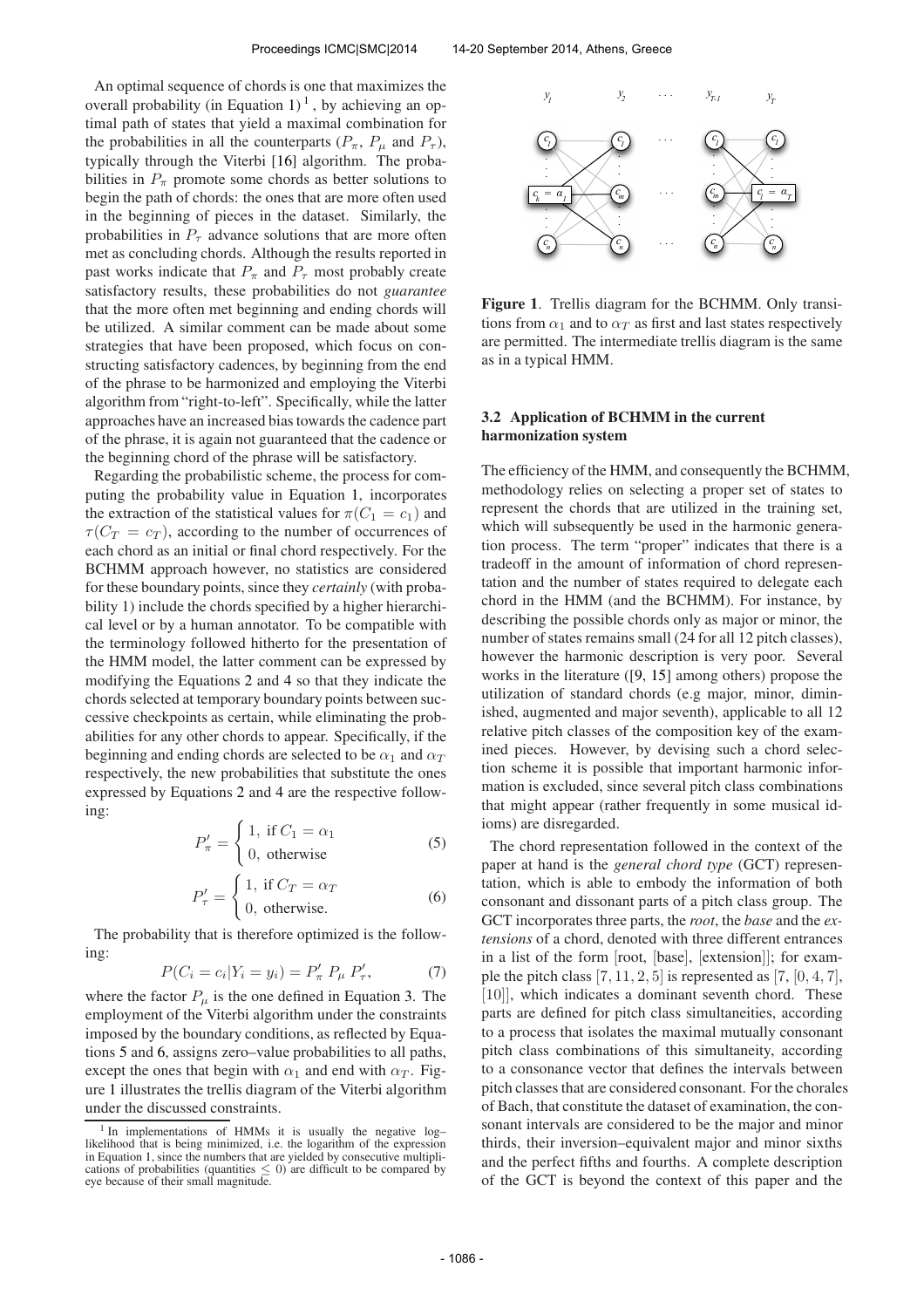interested reader is referred to [citation omitted for peer reviewing].

The implementation of the HMM incorporated a simple "rule–based" observation–to–state probability assignment  $(P(C_i = c_i | Y_i = y_i))$  for defining the probability for each chord to be played with each note of the melody. Specifically, for each note of the melody, this "rule–based" criterion provides a maximum probability for chords that include this note and a minimum for one that does not. Maximum probability is set to 1, while the minimum is set to 10<sup>−</sup><sup>6</sup> . Additionally, the zero entries of the chord transition matrices that are produced by the training simulations, are also assigned a value of  $10^{-6}$ <sup>2</sup>. By removing the zero entries in these matrices, a potential blocking of the algorithm is avoided in situation where zero probabilities occur. Such situations may occur either in the extreme scenario where there is no chord to include a melodic note, or in the even more extreme scenario where there is no probable path connecting two predetermined anchor points.

#### 4. RESULTS

The experimental results demonstrate in a qualitative manner the effectiveness concerning several aspects of the proposed melodic harmonization approach:

- 1. The effectiveness of the GCT representation towards capturing the idiom's "chords", providing interpretations that are in agreement with the Roman numeral analysis.
- 2. The efficient adaptation of the GCT representation to the chord bases and extension characteristics that enable the automatic harmonization system to be amenable to effective voice leading. Dissonance of extensions, should be treated for special voice leading.
- 3. The presented methodology's effectiveness in terms of the training data requirements.
- 4. The increase of interestingness that the insertion of intermediate and/or boundary chords can introduce to the composed harmony.
- 5. The fact that the HMMs are versatile enough to adapt to "deterministic" harmonic constraints.

During the "unofficial" evaluation of the presented methodology, several test phrases were harmonized, as well as several anchor point insertion setups were examined. The presented results include some indicative harmonizations that have been produced by the system with different anchor point setups. The utilized dataset comprises a selection of phrases from the "benchmark" chorales of J. S. Bach, specifically some chorales in the major mode.

The experimental process aims to provide indications about the fact that the utilization of the anchor points yield harmonizations that are potentially more "*interesting*" than

the ones produced by the typical HMM methodology – depending on the selected anchor points. Therefore, the experimental results expose the ability of the proposed system, as well as the flexibility of the modified HMM scheme towards allowing different – and potentially more interesting – harmonization alternatives, according to the provided anchor points. To this end, the system's evaluation processes mainly addresses the fact that the proposed methodology is implementable using a relatively small dataset of training pieces.

This paper addresses the harmonization task within the context of a certain key, thus a full harmonic reduction of phrases is considered as input to the system; the term "phrase" will hereby signify the melody notes and their harmonization, as yielded from the reduction. The phrases of the Bach chorales are divided in two sets according to their key of composition, i.e. in major and minor phrases. Although harmonizations of both modes were tested, the reported results include only major mode phrases. The GCT chords–states that are derived for the major chorales of Bach are 41 and for the minor chorales 38, while many of the major and minor states are overlapping, i.e. exist both in the major and in the minor chorales. Several of these states are redundant since their GCT expression in fact describes chords of the same functionality, e.g. the GCTs  $[0, [0, 4, 7], ]$  and  $[0, [0, 4], ]$  denote a major chord in the tonic. Additionally, there is a considerable amount of GCT states (around 15 for each mode) that occur only two or three times in the entire dataset. The latter comments indicate that the employment of a GCT clustering technique could group some GCTs according to their harmonic functionality, further reducing the states to approximately 25 for each mode. However, such a grouping methodology is yet to be developed and it is part of ongoing research.

When harmonizing a melody with no constraints, the HMM methodology selects the most probable sequence of chords (hidden states) according to probabilities related to the melody's note to be harmonized and to probabilities related to the transitions between pairs of states. The imposition of fixed– chord constraints is intuitively expected to alter the harmonization "locally", i.e. the CHMM harmonization is expected to be different than the one provided by the typical HMM a few chords before or after a chord that remains fixed – if the selected chord to be fixed is different than the one provided by the HMM. However, the application of chord constraints in some cases provided different harmonizations throughout the entire length of the phrase. The voice leading in the examples presented below was performed by a music expert; an algorithmic process for voice leading is a future research goal. The score examples that are analyzed in the remaining of this section are produced by HMMs or CHMMs that trained on the same set of 30 random chorale phrases, which did not include the harmonized phrases.

The example in Figure 2 amplifies the role of anchor chords and specifically the beginning and ending chords of a phrase. In this example, a Bach chorale melody is harmonized with the typical HMM methodology (top) and with anchor boundary (beginning and ending) chords de-

<sup>&</sup>lt;sup>2</sup> After the adjustment of the values in either the observation or the transition matrices, these matrices could be normalized to produce a unit sum for each chord. However, since the probability values in the matrix entries are computed only in terms of maximizing the total probability (ignoring its magnitude), such a normalization is not necessary.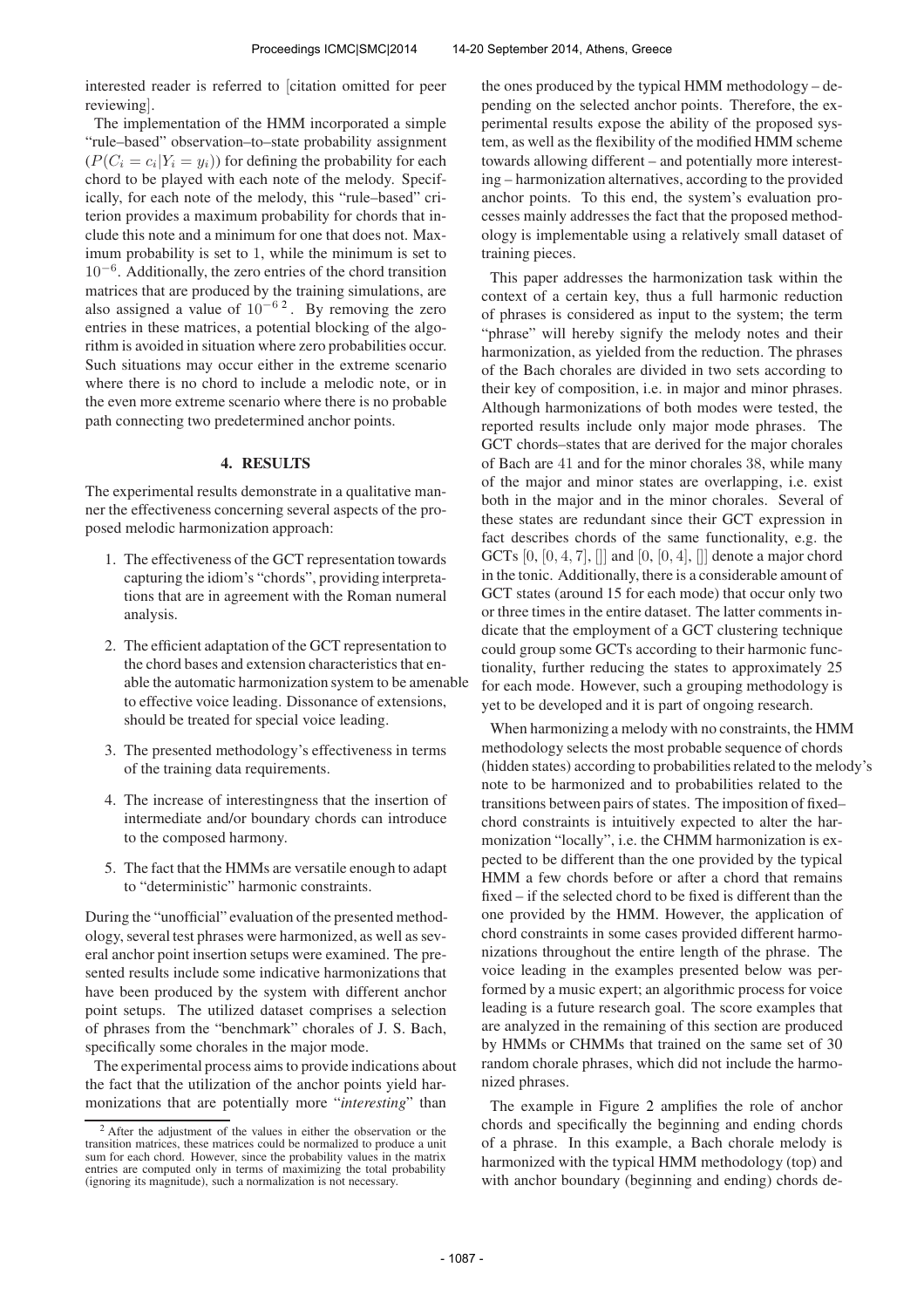noted by an asterisk. The boundary chords are the ones utilized by Bach in the genuine chorale. An initial comment concerns the fact that the HMM methodology does not "guarantee" that the beginning and ending (boundary) chords of a melody to be harmonized are identical to the ones that would potentially be utilized by a human composer. Additionally, the role of the boundary chords is crucial: the example in Figure 2 demonstrates that different anchor chords provided an entirely different harmonization. Furthermore, this example shows that that the imposition of constraints "forced" the system to follow more "interesting" and unpredictable chord paths, since, the typical HMM methodology utilized more typical and probable chord progressions between V and I chords. The imposition of constraints on the other hand, forced the HMM methodology to establish temporary secondary tonalities, yielding a richer harmonic interpretation of the melodic sequence.



Figure 2. (a) The harmonization of a Bach chorale melody with the typical HMM methodology and (b) with constraints on the first and final chords (indicated with an asterisk).

The evidently important role of the beginning and ending chords leads to further inquiries about the ability of the HMM to accurately "predict" the boundary chords of phrases, according to the ones utilized in the genuine compositions. Answers to these inquiries are approached through a statistical comparison between the boundary chords produced by the HMMs and the boundary chords assigned by Bach. Specifically, an intuitively realistic answer is pursued with the utilization of three different metrics on how "correct" the boundary chords attributed by the HMM are, considering the boundary chords of the genuine Bach chorales phrases as ground–truth. Specifically, when the HMM system harmonizes the melody of a phrase, the attributed *first* and *final* GCT chords of the HMM harmonization are compared (according to the aforementioned three metrics) with the respective GCT chords that exist in the genuine harmonization of Bach on the same phrase. Therefore, these three metrics are considered to indicate the "*efficiency*" of the HMM harmonization regarding the beginning and ending GCT chords. These metrics are the following:

1. *Pitch class similarity* (PC,  $\in$  [0, 1]): the percentage

of pitch classes (PCs) in the HMM proposed chord that are equal to the pitch classes of the "correct" chord.

- 2. *Root similarity* (root,  $\in \{0, 1\}$ ): 1 if the GCT roots are equal, 0 otherwise.
- 3. *Exact similarity* (exact,  $\in \{0,1\}$ ): 1 if the GCT chords are completely equal, 0 otherwise.

The PC criterion is the most generous one, since it provides a rather positive score to chords that are considered wrong. For example, if the final chord in a phrase is [0,  $[0, 4, 7]$ ,  $[$ ] (i.e. I degree) and the HMM proposes an arguably wrong  $[4, [0, 3, 7], ]$  chord (i.e. iii degree), then it receives a score of 0.6667, since the common relative to the root PCs are 4 and 7, while the non–common is only the relative PC 11 (contradicting to 0). The exact criterion is the strictest criterion, since it requires that the root, base and extension between chords are the same. The root criterion admits that it is an excessive requirement that all the GCT chord characteristics be the same, acknowledging also the fact that potentially different GCT bases and extensions refer to chords of the same functionality, e.g. [0,  $[0, 4, 7]$ ,  $[[]$  and  $[0, [0, 4]$ ,  $[[]]$ . To this end, the root criterion accounts only the similarity of the root GCT part.

The experimental setup includes four different sets of training excerpts, namely the  $tr - 5$ ,  $tr - 10$ ,  $tr - 20$  and tr − 30 sets. Each of these sets comprises a number of training phrases that is indicated by the numerical part of the name, e.g. the  $tr - 20$  describes an experimental simulation where 20 phrases are used as training data. Under any training scenario, 10 test melodies are harmonized, which belong to chorale phrases that do not pertain to the training set. The training and testing chorales are randomly selected in 100 random selection–training–harmonizing– testing simulations, while different sessions are performed for major and minor mode chorales. Thereby, the statistics that are subsequently presented are extracted from 100 simulations for each setup: major or minor chorale phrases, with different numbers of training phrases  $(5, 10, 20, 20)$ 30) and 10 phrases as harmonizing–testing data.

Table 2 demonstrates the mean values for the three efficiency measures in the first and final chords of the HMM harmonizations, for the major and the minor chorales and for all training setups (different number of training pieces). A first comment concerns the sensitivity of each metric to the number of training pieces. For instance, the PC metric remains relatively steady regardless of the number of pieces as a training set, while the remaining two metrics increase considerably as the number of training pieces increase. Specifically, for the major pieces the increase is around 10%, while for the minor piece around 4-5%. This fact indicates that the number of coinciding pitch classes is a rather vague measure, incorporating little musical information, since this measure does not reveal the dense impact that the increase of the training data would expectedly have.

Except from the imposition of boundary chords, the insertion of intermediate chords can also produce interesting results. The example depicted in Figure 3 discusses the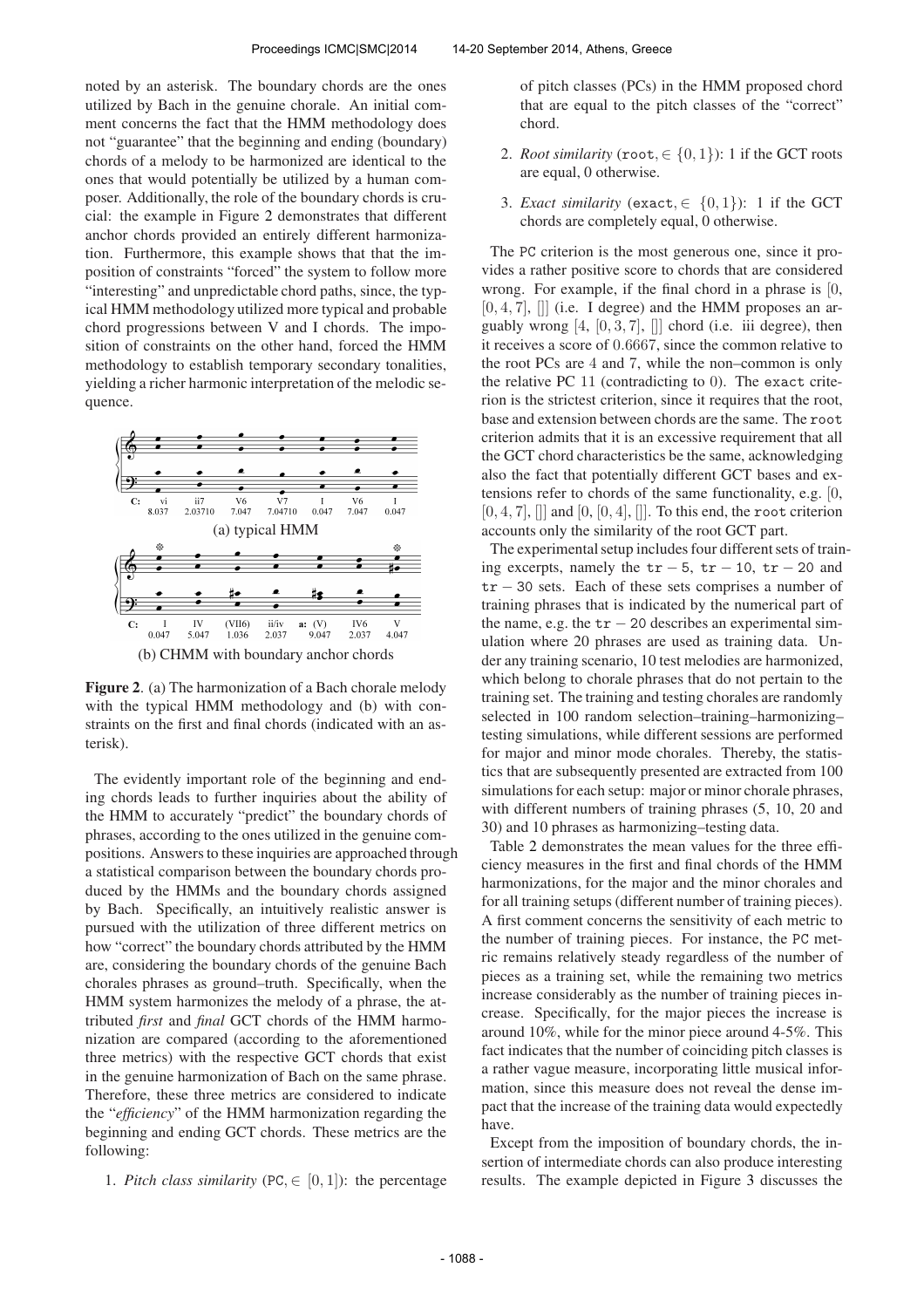|         |                             | Beginning | $\overline{\text{E}}$ nding |        |  |  |  |  |
|---------|-----------------------------|-----------|-----------------------------|--------|--|--|--|--|
|         | major                       | minor     | major                       | minor  |  |  |  |  |
|         | pitch class similarity (PC) |           |                             |        |  |  |  |  |
| $tr-5$  | 0.8635                      | 0.7917    | 0.9373                      | 0.8777 |  |  |  |  |
| $tr-10$ | 0.8698                      | 0.8014    | 0.9437                      | 0.8827 |  |  |  |  |
| $tr-20$ | 0.8650                      | 0.8008    | 0.9358                      | 0.8934 |  |  |  |  |
| $tr-30$ | 0.8670                      | 0.7970    | 0.9533                      | 0.8884 |  |  |  |  |
|         | root similarity (root)      |           |                             |        |  |  |  |  |
| $tr-5$  | 0.4820                      | 0.4110    | 0.6860                      | 0.7330 |  |  |  |  |
| $tr-10$ | 0.4940                      | 0.4060    | 0.7460                      | 0.7720 |  |  |  |  |
| $tr-20$ | 0.4900                      | 0.4420    | 0.7770                      | 0.8010 |  |  |  |  |
| $tr-30$ | 0.5310                      | 0.4380    | 0.8230                      | 0.7840 |  |  |  |  |
|         | exact matches (exact)       |           |                             |        |  |  |  |  |
| $tr-5$  | 0.4360                      | 0.3370    | 0.6530                      | 0.4580 |  |  |  |  |
| $tr-10$ | 0.4530                      | 0.3280    | 0.7220                      | 0.4990 |  |  |  |  |
| $tr-20$ | 0.4660                      | 0.3740    | 0.7570                      | 0.5020 |  |  |  |  |
| $tr-30$ | 0.5120                      | 0.3710    | 0.7920                      | 0.4980 |  |  |  |  |

Table 2. Efficiency of the typical HMM harmonization regarding the first and final chords, according to the three defined metrics.

harmonization of a Bach chorale in four different versions. Specifically, Figure 3 (a) demonstrates the harmonization produced by the typical HMM methodology, while the harmonization in (b) is produced with constraints on the boundary chords (as indicated by the asterisks). The constraints used in the phrase's boundaries are the ones utilized by Bach in the genuine chorales. The imposition of the boundary constraints does not produce a harmonization that is entirely different regarding the selection of GCT chords (unlike the example shown in Figure 2), however the voice leading that was assigned by the music expert in both phrases is different. The harmonization became more interesting when the music expert indicated the insertion of the diminished chord marked with an asterisk in Figure 3 (c) (fifth chord). This anchor chord changed the harmonization entirely; even when the boundary constraints were alleviated, the harmonization produced by the CHMM system (Figure 3 (d)) was again completely novel. The fact that different constraint conditions produce diverse harmonizations, amplifies the motivation to utilize a "deterministic" chord selection scheme along with the probabilistic HMM framework.

## 5. CONCLUSIONS

The paper at hand presents a methodology for performing automatic melodic harmonization, i.e. providing chords on the notes of a given melody, through a methodology that is based on the hidden Markov model (HMMs), namely the constrained HMM (CHMM), which harnesses the capabilities of the HMMs to perform harmonizations with strictly specific requirements expressed through the employment of certain chords to harmonize certain notes of a melody. Such "anchor" chords would be selected either by an algorithmic (probably non–probabilistic) process functioning a higher level of the harmonic hierarchy, or by a user. The utilization of specific chords imminently enhances the au-



Figure 3. (a) The harmonization of a Bach chorale melody with the typical HMM methodology and with constraints on (b) the boundary chords, (c) the boundary and one intermediate chord and (d) only one intermediate chord. The fixed intermediate chords selected by a human annotator are indicated on the score with an asterisk.

tomatically produced harmonizations since the proper selection of some key–chords leads the system to interesting harmonic paths. For instance, the selection of the first and final (boundary) chords of a phrase, which chords strongly imply the tonal constitution, is a crucial part for generating harmonizations that provide strong reference to an intended musical idiom – fact that is also highlighted by several works in the automatic harmonization literature.

According to the experimental results reported in this paper, the typical HMM approach assigns beginning and ending chords of phrases that are more probable, a fact that potentially contradicts with a composer's choices. Additionally, the imposition of fixed–chord constraints, even only on the boundaries of phrases, force the CHMMs to produce harmonizations that are significantly different to the ones produced without constraints – and often more interesting since they are more "improbable". The chord representation that is employed is the general chord type (GCT) representation, which is a novel technique under development and allows the selection of a relatively small number of chords as states, without disregarding harmonic information from chord extensions.

The proposed technique is a part of an ongoing research in the context of the COINVENT project, according to which the invention of new concepts in automated harmonization is approached by blending harmonic concepts of several musical idioms. To this end, the determination and